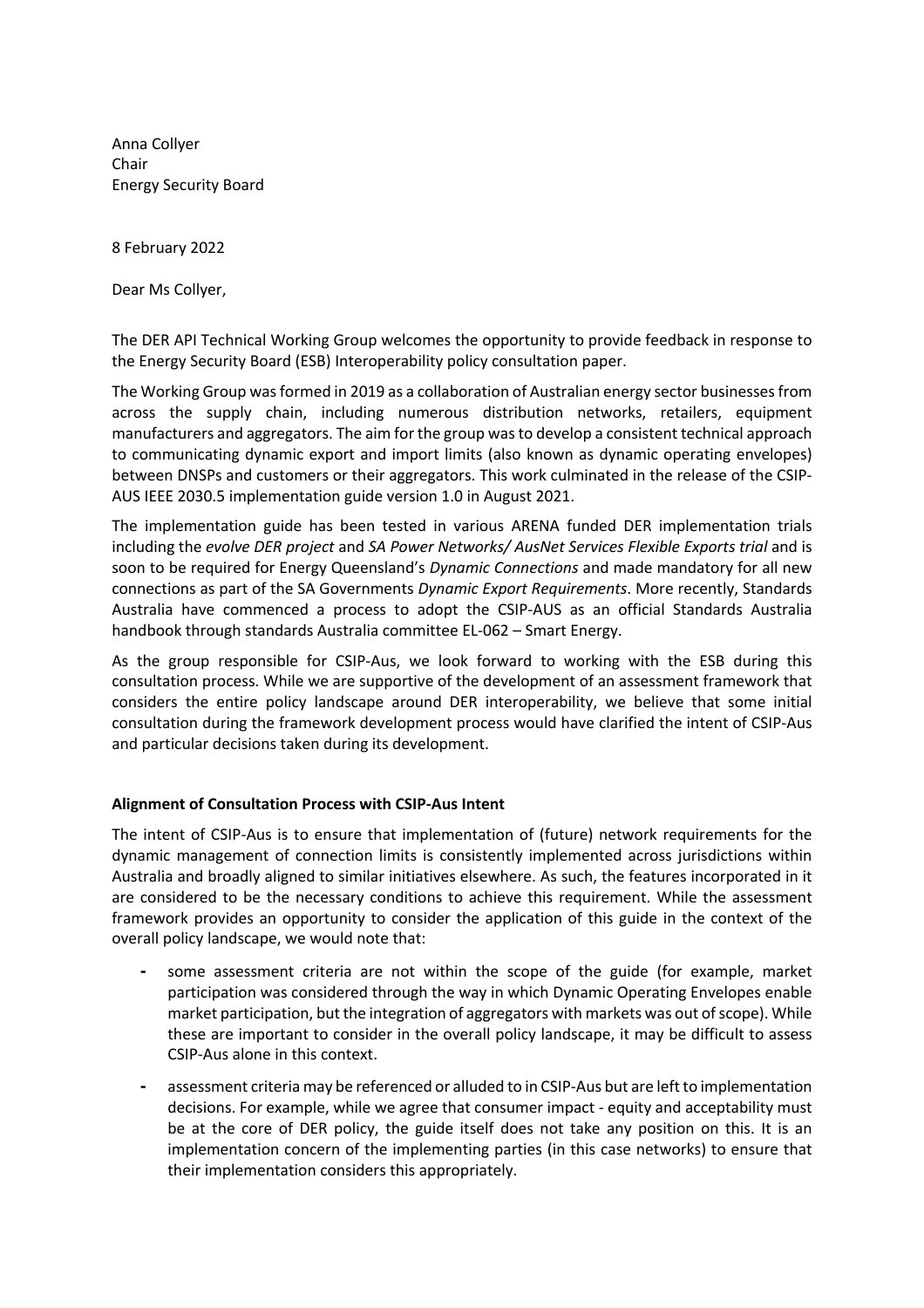⁃ assessing technical features of CSIP-Aus independently against these criteria may be useful, but it is important to consider the feature set as a whole in the achievement of a particular outcome - in this case, the dynamic management of DER that may enable greater uptake.

We would also note that the ongoing work with Standards Australia is to develop a handbook which in itself cannot not mandate implementation. A mandate would need to come from elsewhere such as a state government or other governing body.

## **The Layered Architecture of Interoperability**

While we support the ESB's intent to examine the role of interoperability in achieving customer outcomes, we see interoperability as being a layered architecture that encompasses a number of factors:

- ⁃ Interoperability between on-site devices, which supports the ability of new entrants to the market to provide services on top of existing equipment
- ⁃ Interoperability between aggregator platforms, allowing customers to churn between providers in a competitive market, and
- ⁃ Interoperability between a network and aggregators/device controllers, including both the ability of the network to manage equipment in compliance with network requirements, regardless of the controlling party, and
- Interoperability between different networks, allowing aggregators/device providers to use the same technologies and communication protocols to communicate across multiple networks

While CSIP-Aus is concerned with interoperability, it is predominantly the latter 2 concerns that led to its development. We believe it is important to consider the purposes of enabling interoperability at various layers, and determining the most appropriate suite of policies that will effectively achieve this. We believe that CSIP-Aus will form a part of this, but the key to achieving customer outcomes will be the targeting of specific policies to achieve desired outcomes at all layers of interoperability.

To achieve the ESB's stated goal of customer portability between providers and prevent customer 'lock in', additional technical standards will need to be mandated to ensure open interoperability at the:

- Aggregator to customer site interface; and
- Local communication at the DER device to enable open co-ordination of devices behind the meter.

These interfaces are shown in the diagram below.